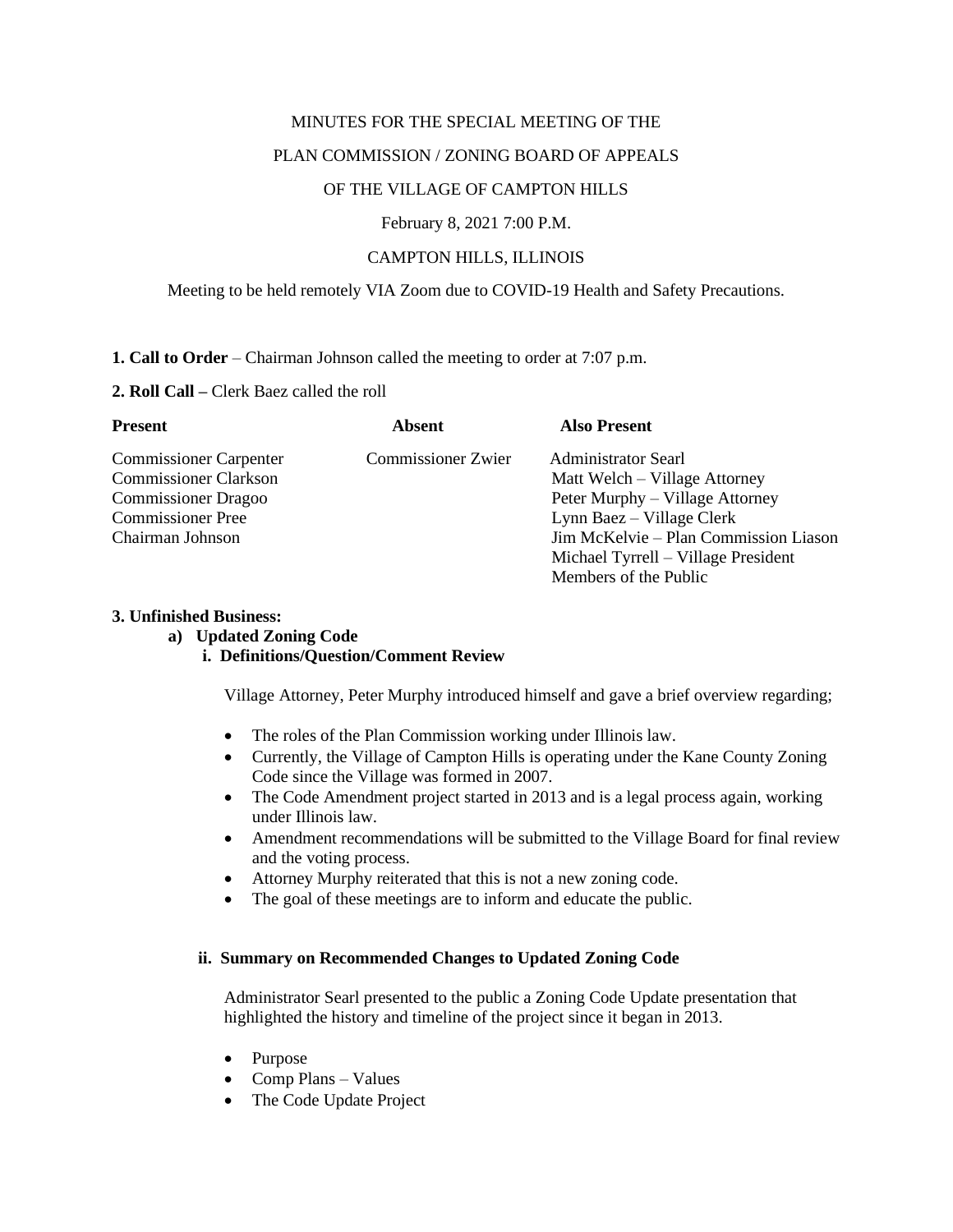- Public input and project timeline
- Map still zoned Farming with surrounding residential that was never updated by Kane County – displayed Sec. 8.1 of the Kane County Code – which has a list of all the permitted/special uses.
- Animals Unit Table
- Storage Rules that have been in effect county wide, as written within the Kane County code even before the Village was formed.
- HOA's not enforced by the Village. Subdivisions have their own set of regulations and ordinances.
- President Tyrrell acknowledged and commended the commitment and the work of the Committee. He also gave a brief background of his active involvement in the community for the past 31 years, of his 36 year residency, in effectively trying to preserve and maintain the semi-rural/rural environment of Campton Hills. Some of which were;
- Taking the existing Kane County code, reviewing and removing as many "urban" codes that do not fit the mission/vision of Campton Hills. Such as, multi - story buildings, car lots, grocery stores, etc.
- Future initiative;
	- Maps need to be updated after the Proposed Zoning Code project is completed, as they have not been updated by the County.

#### • **4. New Business:**

Administrator Searl shared the Animal Unit Table and the Commissioners reviewed/updated any changes that weren't captured in previous meetings.

Administrator Searl will update and send out to the Commissioners for review before the February 22nd. Regular Zoning Board meeting.

# **5. Virtual Public Comments**

- **Taylor Cook** Voiced concerns regarding Animal Unit Table in regards to qty. of chickens, storage of commercial and recreational vehicles and landscaping restrictions. Emailed comments on file.
- **Holly Bauron** Voiced concerns regarding Animal Unit Table in regards to qty. of chickens and goats, and recreational vehicles. Emailed comments on file.
- **Kent Kassenbrock** Voiced concerns over proposed zoning changes. Emailed comments on file.
- **Tim Morgan** Voiced concerns regarding storage of commercial, recreational vehicles, boats and trailers. Emailed comments on file.
- **Rashada** Suggested the Board do research regarding animals (chickens in particular).
- **Dani B** Wondering if the background information that decisions were based off of could be provided when the zoning draft is released.
- **Ed Muncie** Concurred with Administrator Searl's earlier suggestion in forming a small group task force to assist in the process regarding the Animal Unit Table.
- **Chris Tiedt** Mentioned a report summary from the citizens that was already in place created by Vanessa Quail. Emailed comments on file.